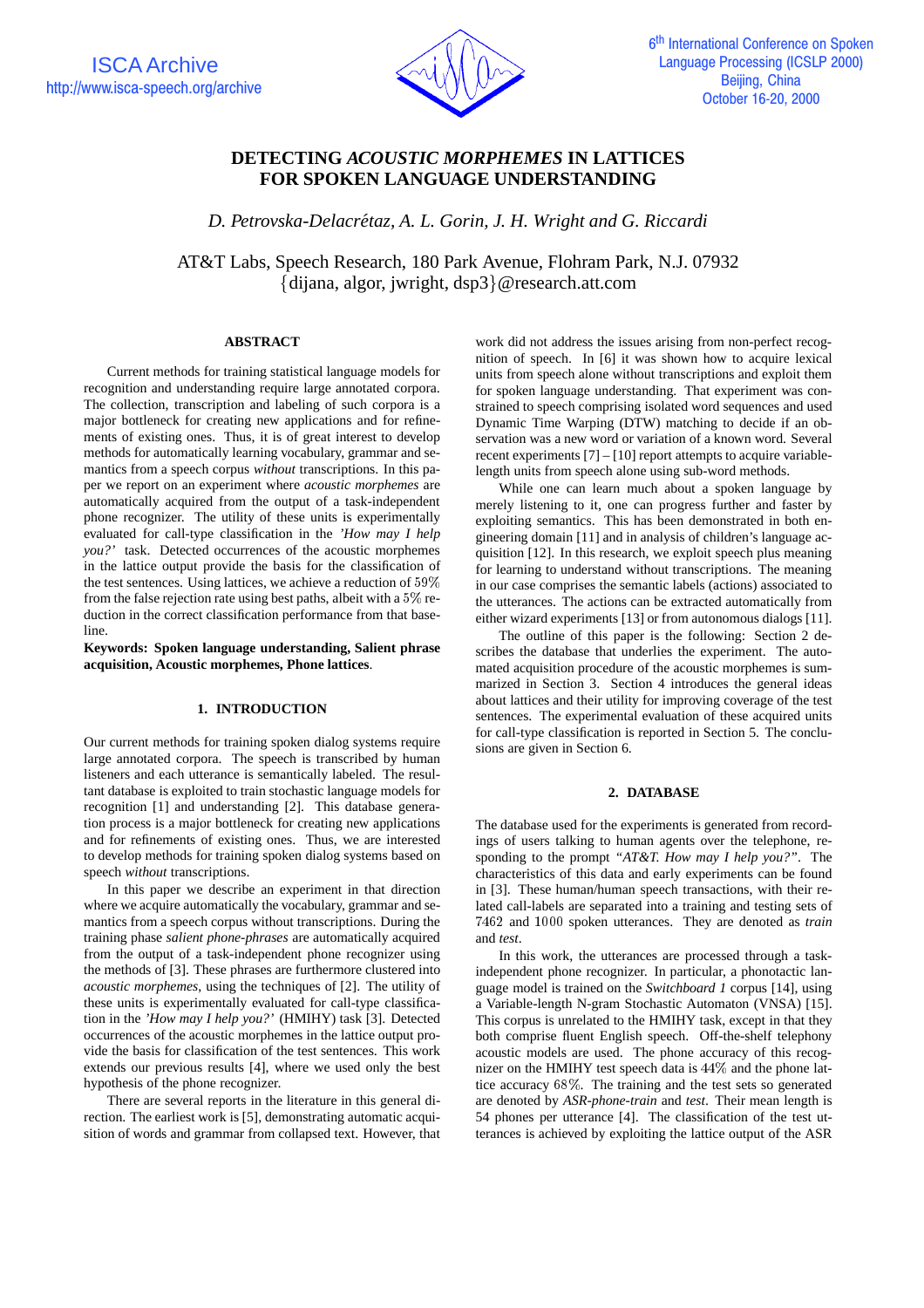

Figure 1: Example of an acoustic morpheme, associated to the call-type *collect*.

phone recognizer, denoted as *ASR-phone-latt-test*.

For baseline comparisons we will also use the orthographic transcriptions of the database. They are denoted as *transcrword-train* and *test*. We also generated 'noiseless' phonetic transcriptions from the *transcr-word* data by replacing each word by its most likely dictionary pronunciation and omitting word delimiters. We denote these data sets as *transcr-phone-train* and *test*.

#### **3. ACOUSTIC MORPHEMES**

*Acoustic morphemes* are automatically acquired from the output of a task-independent phone recognizer. First, *candidate phonephrases* are acquired by searching the space of observed phone sequences from *ASR-phone-train* using the algorithm of [4]. Consider a candidate phone-phrase  $f$ . A simplified measure of its salience [11] for the task is the maximum of the *a posteriori distribution*:  $P_{max}(f) = \max_{c_i \in C} P(c_i|f)$ , where C refers to the 15 call-types from the HMIHY task [3]. The goal is to select a subset of the candidate phone-phrases, denoted as *salient phone-phrases*. This selection is done by applying a threshold on  $P_{max} \geq 0.6$  and by using a multinomial statistical significance test, as described in [2]. This significance test excludes lowfrequency phrases for which a fortunate conjunction of events can give a high apparent salience purely by chance. We test the hypothesis that the observed call-type count distribution is a random sample from the prior distribution.

The salient phrases are clustered before they are used for classification [2]. The clustering is achieved using a combination of string and semantic distortion measures. Each cluster is then compactly represented as a finite state machine (FSM). These clustering methods are applied to the set of <sup>1688</sup> salient phonephrases, leading to <sup>470</sup> *acoustic morphemes*. An example of a subgraph of one of those morphemes, related to the call-type *collect*, is given in Figure 1, where a bold circle represents an initial state and a double circle a final state.

#### **4. IMPROVED COVERAGE WITH LATTICES**

### **4.1. Coverage of test utterances with acoustic morphemes**

The classification is based on detected occurrences of acoustic morphemes within the test utterances. Working with the output of the non-perfect ASR phone recognizer introduces the problem of the coverage of the test sentences with the acoustic morphemes. We show how exploiting the lattice output of the taskindependent phone recognizer improves the coverage.



Figure 2: Phone lattice (from the ASR phone recognizer output) for the utterance *"collect call"*.

| Experiment   | No detections |
|--------------|---------------|
| best path    |               |
| pruned       | 190           |
| full lattice |               |

Table 1: Comparison of the percentage of test sentences with *no* detected acoustic morphemes, in the best path, in the pruned lattice and in the full lattice experiments.

Lattices are efficient representations of a distribution of alternative hypothesis [16] [17]. To fix our ideas, a simple example of a lattice network, resulting from the utterance *"collect call"*, is shown in Figure 2, where a bold circle represents an initial state and a double circle a final state. The most likely phone sequence of the transcribed utterance is *"K ax l eh K T K ao l"*, and the best path of the ASR phone recognizer is *"K l ah K ao l"*. Whereas the salient phone-phrase *"K ax l eh K T K ao l"* is not present in the best path, it does appear in the lattice network. Exploiting lattices results in additional matches of the salient phrases in the utterances, as compared to searching only in the best paths.

In speech recognition the weights (likelihoods) of the paths of the lattices are interpreted as negative logarithms of the probabilities. For practical purposes, we consider also the case of the pruned network. In this case we restrict the beam search in the lattice output, by considering only the paths with probabilities above a certain threshold relative to the best path. The threshold r is defined as:  $r_i \leq r$ , with  $r_i = p_i / p_1$ , where  $p_i$  is the probability of the  $i^{th}$  path and  $p_1$  is the probability of the best path.

In order to quantify the coverage, we first measured the number of test sentences with *no* detected occurences of acoustic morphemes, for the experiments using best paths, pruned lattices and full lattices. These numbers are reported in Table 1. Observe that 42% of the best path sentences have no detected acoustic morphemes. When we expand the search of the acoustic morphemes to the pruned lattices, the number of sentences with no detections decreases to 12%. This number drops down to 6% when we search in the full lattices.

The relative frequency distributions of the number of detected acoustic morphemes in the best paths, in the pruned lattices, and in the full network experiments, are shown in Figure 3. As expected, the number of detections increases in the experiments using lattices.

#### **4.2. Statistics of a particular Acoustic Morpheme**  $F_c$

In the previous section we concluded that expanding the search of the acoustic morphemes in the lattice network results in im-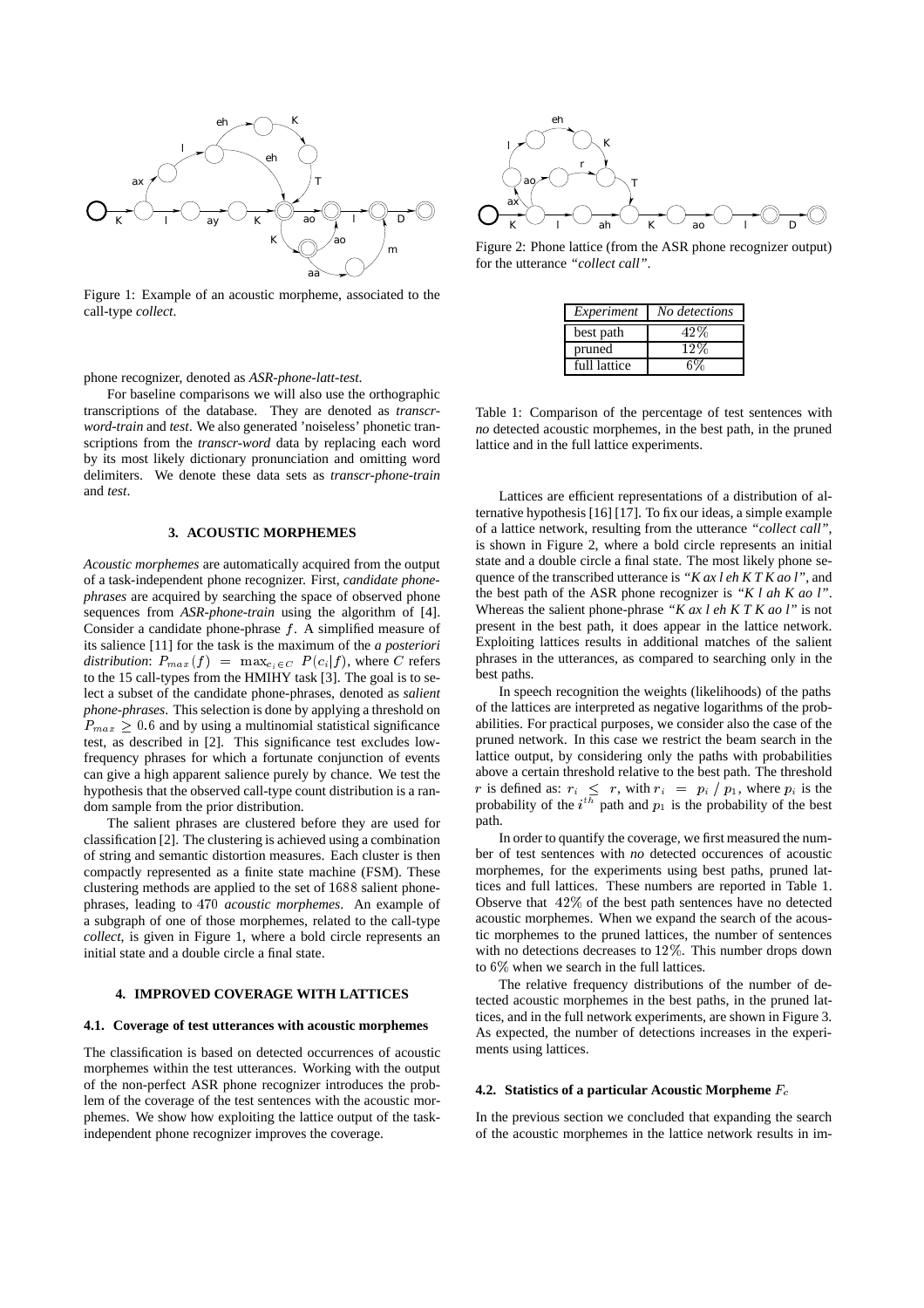

Figure 3: Relative frequency distribution of the number of detected acoustic morphemes per test sentence, measured on the best path, on the pruned lattice, and on the full lattice experiments.

proved coverage of the test sentences. It is of course accompanied by an increased number of false detections of the acoustic morphemes. In order to study in more detail the false detection issue, we will focus on one particular morpheme  $F_c$ , strongly associated to the call-type  $c = collect$ . We will compare its occurrences in the best paths and in the lattice network. The salient phone-phrases clustered in this morpheme represent variations of the phrase *"collect call"*. A subgraph of this morpheme was shown in Figure 1. Its salience on the training set is  $P(c|F_c) = 0.89$ . We introduce the following notation:  $W = \{$ manually chosen word sequences corresponding to  $F_c\}.$ 

Table 2 shows the comparison of the coverage of the test utterances with the acoustic morpheme  $F_c$ , on the best paths and on the lattice network.  $F_c$  is detected in 3% of the best paths. Searching in the full lattice network, increases this coverage to 8%. However, in *transcr-word-test*, the word sequences corresponding to the Acoustic Morpheme  $F_c$  are present in only 7% of the transcribed sentences.

| lattice      |      | $P(F_c)$ |       |
|--------------|------|----------|-------|
| best path    | 1.00 | 0.028    | 0.071 |
| pruned       | 0.05 | 0.042    |       |
| full lattice | 0.00 | 0.080    |       |

Table 2: Coverage of the test utterances with the acoustic morpheme  $F_c$ ;  $P(W)$  is calculated on the *transcr-word-test* set.

Table 3 illustrates the relationship between the detections of  $F_c$  given the call-type,  $P(F_c|c)$ , and its salience,  $P(c|F_c)$ , measured on the test set. Observe that the number of detections of this morpheme given the call-type increases from 15% in the case of the best paths, to 31% in the case of the full lattice search. In parallel, we observe a decrease in the salience from 93% to 71%. This is an indication that the high salience of this morpheme on the best paths is conserved in the pruned lattices, but not in the full lattices.

| lattice      |      | $P(F_c c)$ | $P(c F_c)$ |
|--------------|------|------------|------------|
| best path    | 1.00 | 0.15       | 0.93       |
| pruned       | 0.05 | 0.20       | 0.90       |
| full lattice |      |            |            |

Table 3: Detections of  $F_c$  given the call-type *collect*, and its salience.

Table 4 illustrates the 'recognition accuracy' of the Acoustic Morpheme  $F_c$ , as compared to the transcribed text. The probabilities  $P(F_c|W)$  and  $P(F_c|\bar{W})$  indicate how often do we find the acoustic morpheme in the ASR phone output, given that we know that the corresponding word sequences are present (or not) in the transcribed sentences. Searching in the full lattice increases the number of detected occurrences of  $F_c$  from 38% up to 66%, albeit with a parallel increase of the falsely detected morphemes.

| Lattice      |      | $P(F_c W)$ | $P(\overline{F_c}   \bar{W}$ |
|--------------|------|------------|------------------------------|
| best path    | 1.00 | 0.38       | 0.001                        |
| pruned       | 0.05 | 0.53       | 0.004                        |
| full lattice | 0.00 | 0.66       | 0.035                        |

Table 4: 'Recognition accuracy' of the Acoustic Morpheme  $F_c$ , as compared to the transcribed data.

## **5. EXPERIMENTAL EVALUATION WITH A CALL-TYPE CLASSIFIER**

#### **5.1. Experimental setup**

The utility of the *acoustic morphemes* is evaluated for call-type classification in the HMIHY task following the methodology of [3]. We classify the test utterances by detecting occurrences of acoustic morphemes. To review, an utterance is classified by the system as one of the 14 call-types or rejected as *'other'*. Rejection is based on a salience threshold for the resulting classification [2]. One dimension of performance is the *False Rejection Rate* (FRR), which is the probability that an utterance is rejected in the case that the user wanted one of the call-types. The cost of such an error is a lost opportunity for automation. The second dimension of performance is the *Probability of Correct Classification*  $(P_c)$ , when the machine attempts a decision. The cost of such an error is that of recovery via dialog. Varying the rejection threshold traces a performance curve with axes  $P_c$  and FRR.

Searching in the lattice network will introduce the additional problem of multiple detections of the acoustic morphemes on different levels of the lattice network, and the issue of combining them optimally. For an evaluation of the usefulness of the phone lattices, we will defer the problem of treating multiple detections from different levels of the network, and stop our search in the lattice network as soon as we find a sentence with one or more detections. We modified the existing call-type classifier in the following way: for the test sentences without detected occurrences of the acoustic morphemes in the best paths, we expand our search in the lattice network and stop as soon as we find a sentence with one or more detections.